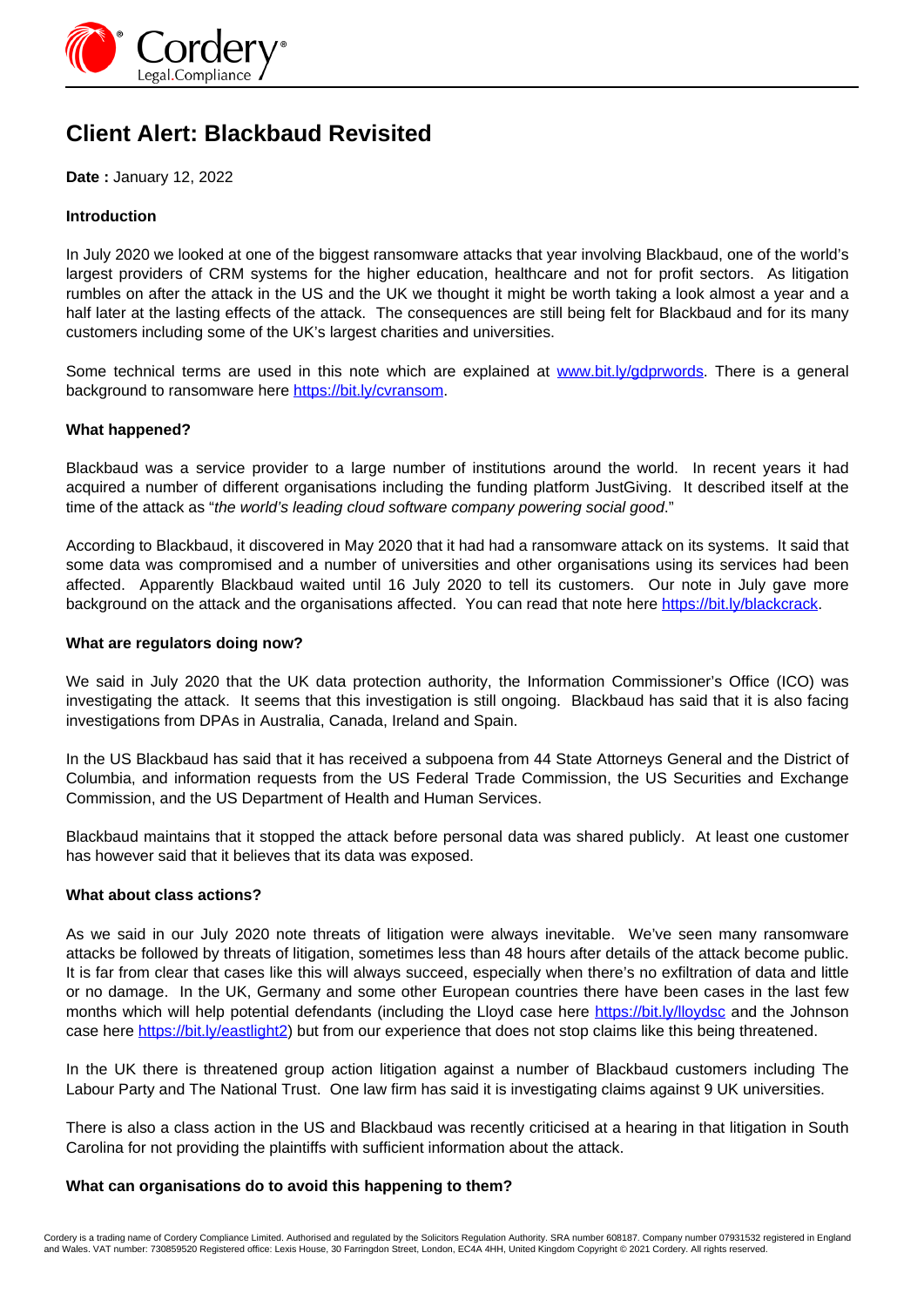As we said in our alert in March 2020 (here www.bit.ly/cvransom) ransomware is on the rise and criminals are increasing the number and sophistication of attacks. There has been no let up in the size and scale of ransomware attacks – in fact according to the BlackFog ransomware report December 2021 was the busiest month. Organisations need to strengthen their defences. That will include:

- 1. Doing proper due diligence on the Data Processors you use. As part of the due diligence exercise you should make sure that the provider has adequate technical and organisational measures in place.
- 2. Looking in detail at contracts with vendors and other third parties. You will need to look carefully at emphasising a Data Processor's obligations to let you know immediately if they suspect a possible breach. In our view audit rights are also important – too often Data Controllers are vague about cause and effect and it can take the exercise of audit rights to get proper information.
- 3. The contract should also back the Data Processor's obligations with proper penalties when things go wrong. All too often we see Data Controllers agreeing to contracts which cap liability at unrealistically low levels. That is unlikely to be a defensible position under GDPR.
- 4. You may also want to consider your position on ransomware payments and agree a strategy in advance. We have a more detailed note looking at the 'To Pay or Not to Pay' considerations for ransomware here https://bit.ly/ransompay. It appears that Blackbaud faces further litigation in the US for paying a ransom.
- 5. Preparing for a breach. Breaches are inevitable so preparation is key. This might include having good lawyers on standby since we know that the initial hours after a breach are crucial in successfully defending claims. This is also likely to include rehearsing a breach for example with a Cordery Data Breach Academy (see https://www.corderycompliance.com/cordery-data-breach-academy-2-2/).
- 6. Finally it is worth remembering that you're unlikely to be able to insure this risk away insurers are tightening up on coverage where ransomware is involved.

## **Further information**

You can read the BlackFog ransomware report here https://bit.ly/bfreport2.

For more information on how we handle data breaches see our film here https://www.corderycompliance.com/dealing-with-a-data-breach/ and our note here https://www.corderycompliance.com/dealing-with-a-breach/.

For a more detailed discussion on ransomware you can listen to Jonathan Armstrong talking with Richard Levick here https://www.corderycompliance.com/ransomware-in-house-warrior/ and watch Jonathan talking to Don Smith of Secureworks here https://www.corderycompliance.com/cordery-head-to-head-don-smith-ransomware/.

For more information please contact Jonathan Armstrong or André Bywater who are lawyers with Cordery in London where their focus is on compliance issues.

Jonathan Armstrong, Cordery, Lexis House, 30 Farringdon Street, London, EC4A 4HH Office: +44 (0)207 075 1784 Office: +44 (0)207 075 1785 Jonathan.armstrong@corderycompliance.com Andre.bywater@corderycompliance.com



André Bywater, Cordery, Lexis House, 30 Farringd Street, London, EC4A 4HH